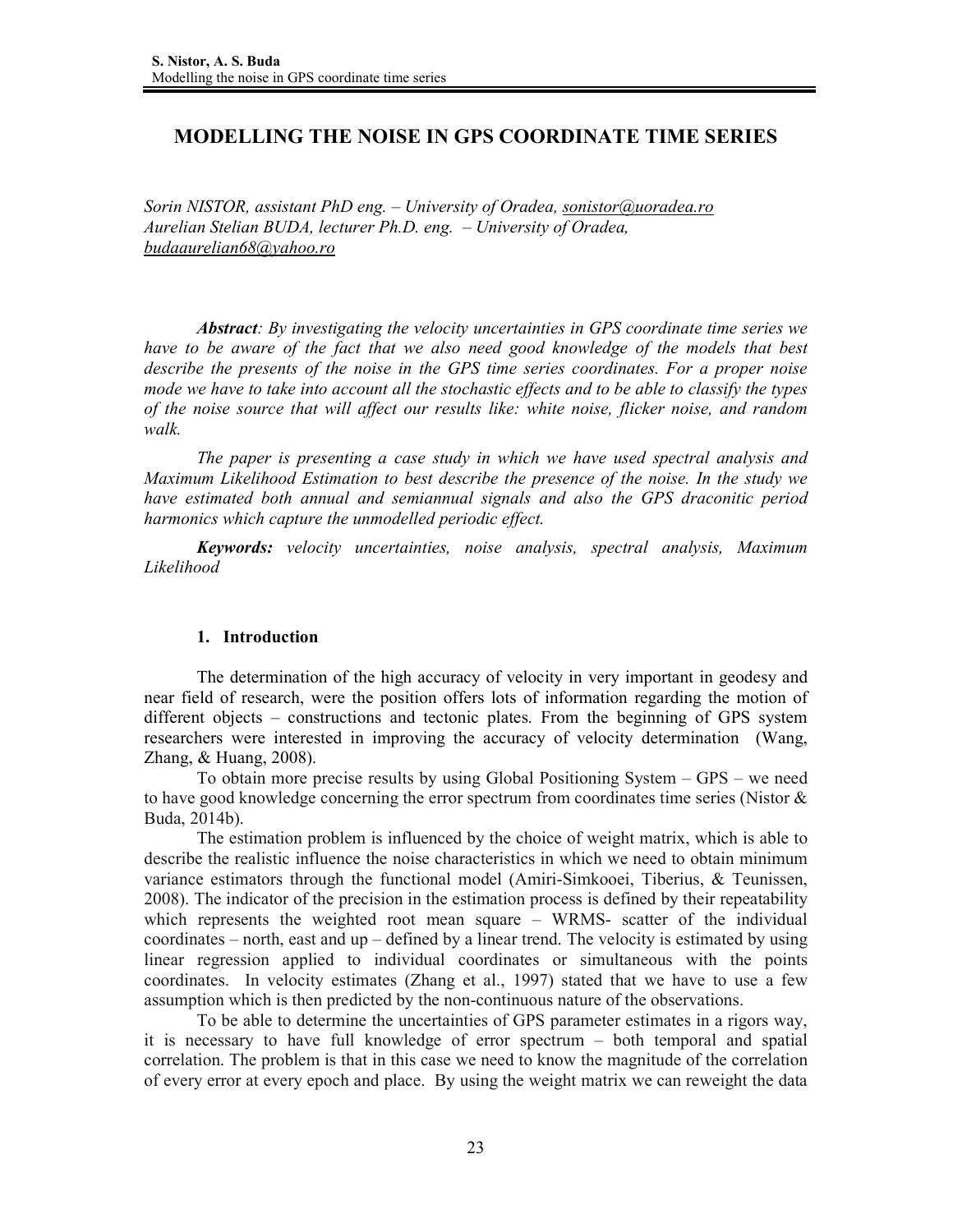by examining the coordinate's time series, but this is very hard to achieve and we need only to understand and account the dominant error at the frequencies we are interested in.

The noise that is contained in the GPS coordinate time series is best identified by using a linear trend and then model the noise properties of the residuals. The spectrum of errors of a time series of GPS is defined optimal by stochastic process that follows a powerlaw:

$$
S(f) \simeq 1/f^{\wedge}\alpha \qquad \alpha \in [0,2] \tag{1}
$$

With:

S(f) the power spectrum and  $\alpha$  the spectral index.

By taking into account this equation, researchers demonstrated that noise is colored mainly by this three components: white noise, flicker noise and random walk (Langbein  $\&$ Johnson, 1997). The measurement errors or hardware noise is account as being white noise and is independent of frequencies. The most important feature of white noise is that it doesn't contain geophysical information but to be able to filter this type of noise we have to know the white noise statistics. The problem is that inside the GPS coordinates time series the white noise is not the only type of noise and we have to use more complex types of noise to proper estimate the velocity and their uncertainties, like power law noise model. We have to understand that in the case of power law when the index is fixed to integer value,  $\alpha = -1$  we are dealing with flicker noise,  $\alpha = -2$  the noise that best describe the data is random walk. Also in the case of power law we can compute the spectra index by using different methods, but the most recommended one is maximum likelihood method. By using the power law noise model the S(f) is not flat but is governed by long range dependencies (Nistor & Buda, 2014b). Different number of assumptions is used in all statistical methods. This assumption is generally aimed at the "flexibility "of the model from computation and from a theoretical point of view. We can understand that the model is a simplification of reality and is validity in the best case scenario is a "very good "approximation" (Nistor & Ionascu, 2013).

#### **2. Additions**

### *White noise*

This is the case where  $k = 0$ . It can be seen that if  $k = 0$ ,  $\gamma_0 = 1$ ,  $\gamma_n = 0$  ( $n > 0$ ) and therefore  $T = I$  and  $J_0 = I$ . That is, the covariance matrix is scalar and, since  $\Delta T^{-k/4} = 1$  is independent of time. The transformation matrix is:

$$
T = \begin{bmatrix} \gamma_0 & 0 & 0 & \dots & 0 \\ \gamma_1 & \gamma_0 & 0 & \dots & 0 \\ \gamma_2 & \gamma_1 & \gamma_0 & \dots & 0 \\ \vdots & \vdots & \vdots & \vdots & \vdots \\ \gamma_n & \gamma_{n-1} & \gamma_{n-2} & \dots & \gamma_0 \end{bmatrix}
$$
 (2)

Is one-sided power spectrum density is: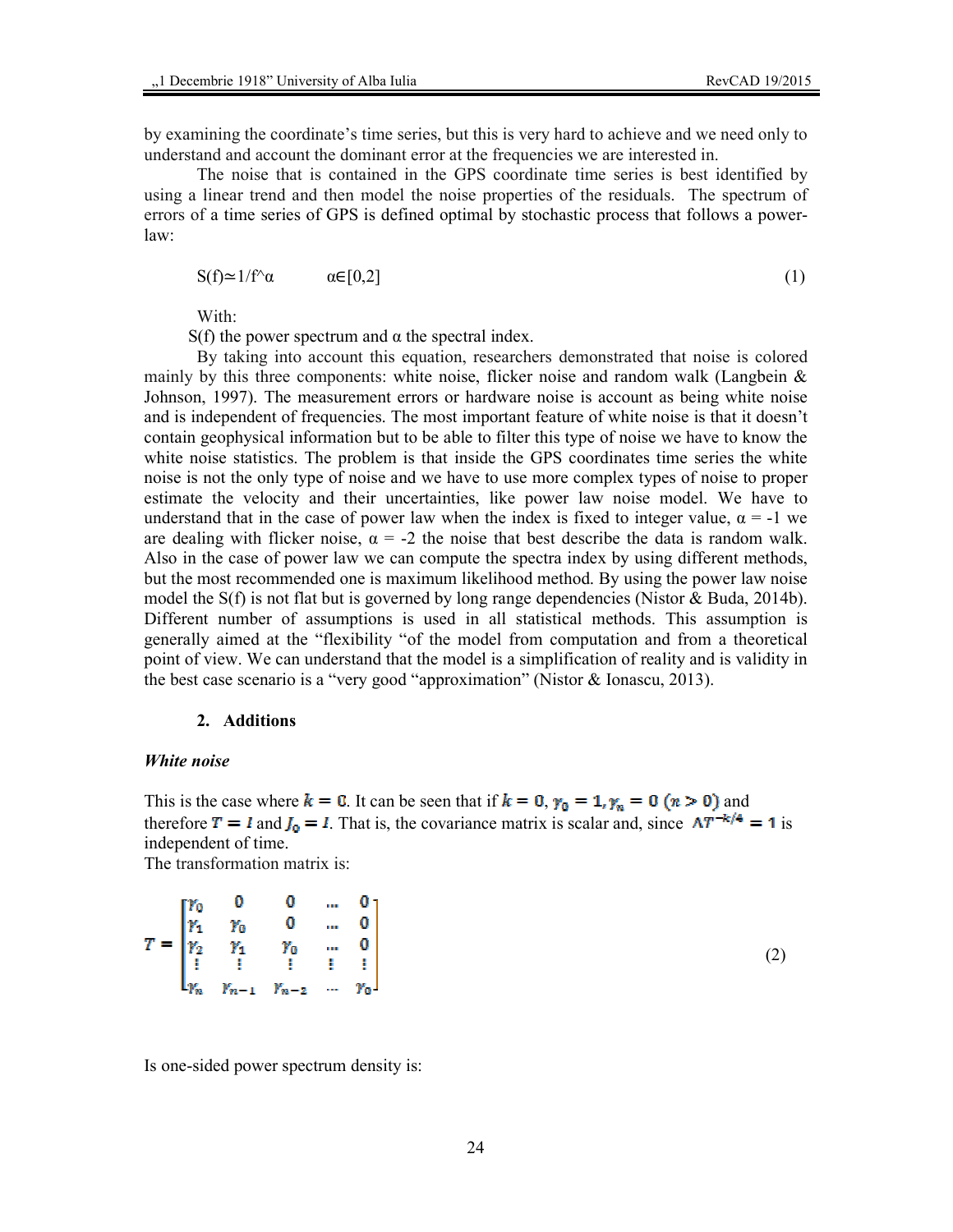$$
S(f) = 2\frac{1}{f_s} \tag{3}
$$

#### *Random walk noise*

This is the case where  $k = -2$ . If  $k = -2$  then  $\gamma_n = 1$  for any n and so:

$$
T = \begin{bmatrix} 1 & 0 & 0 & \dots & 0 \\ 1 & 1 & 0 & \dots & 0 \\ 1 & 1 & 1 & \dots & 0 \\ \vdots & \vdots & \vdots & \vdots & \vdots \\ 1 & 1 & 1 & \dots & 1 \end{bmatrix}
$$
 (4)

The covariance matrix is therefore equal to:

$$
J_{-2} = \begin{bmatrix} \Delta T_1 & \Delta T_1 & \Delta T_1 & \dots & \Delta T_1 \\ \Delta T_1 & \Delta T_2 & \Delta T_2 & \dots & \Delta T_2 \\ \Delta T_1 & \Delta T_2 & \Delta T_3 & \dots & 0 \\ \vdots & \vdots & \vdots & \vdots & \vdots \\ \Delta T_1 & \Delta T_2 & \Delta T_3 & \dots & \Delta T_n \end{bmatrix} \tag{5}
$$

and is exactly the same as the matrices described in (Johnson & Wyatt, 1994; Mao, Harrison, & Dixon, 1999; Zhang et al., 1997).

#### *Flicker noise*

This is the case where  $k = -1$ . In this case the covariance matrix  $I_{-1}$  was approximated by (Zhang et al., 1997). The constants in this matrix were chosen so that the power spectrum of random-walk noise and flicker noise cross at a period of one year, when we are using a sampling interval of one day and equal amplitude  $(b_{-1} = b_2)$ . But this is the earlier covariance matrix and the major difference is the scaling of the amplitude, because this is not exactly the same as that derived from the above transformation matrix. From the powerspectrum equations it can be estimated the scaling between the 'new' and 'old' amplitudes. This is:

$$
P_{old} = \frac{b_{old}^2 f^{-1}}{2\pi^2} \tag{6}
$$

$$
P_{new} = \frac{b_{new}^2 f^{-1}}{\pi \sqrt{f_s x 24x 60x 60x 365.25}}
$$
(7)

Therefore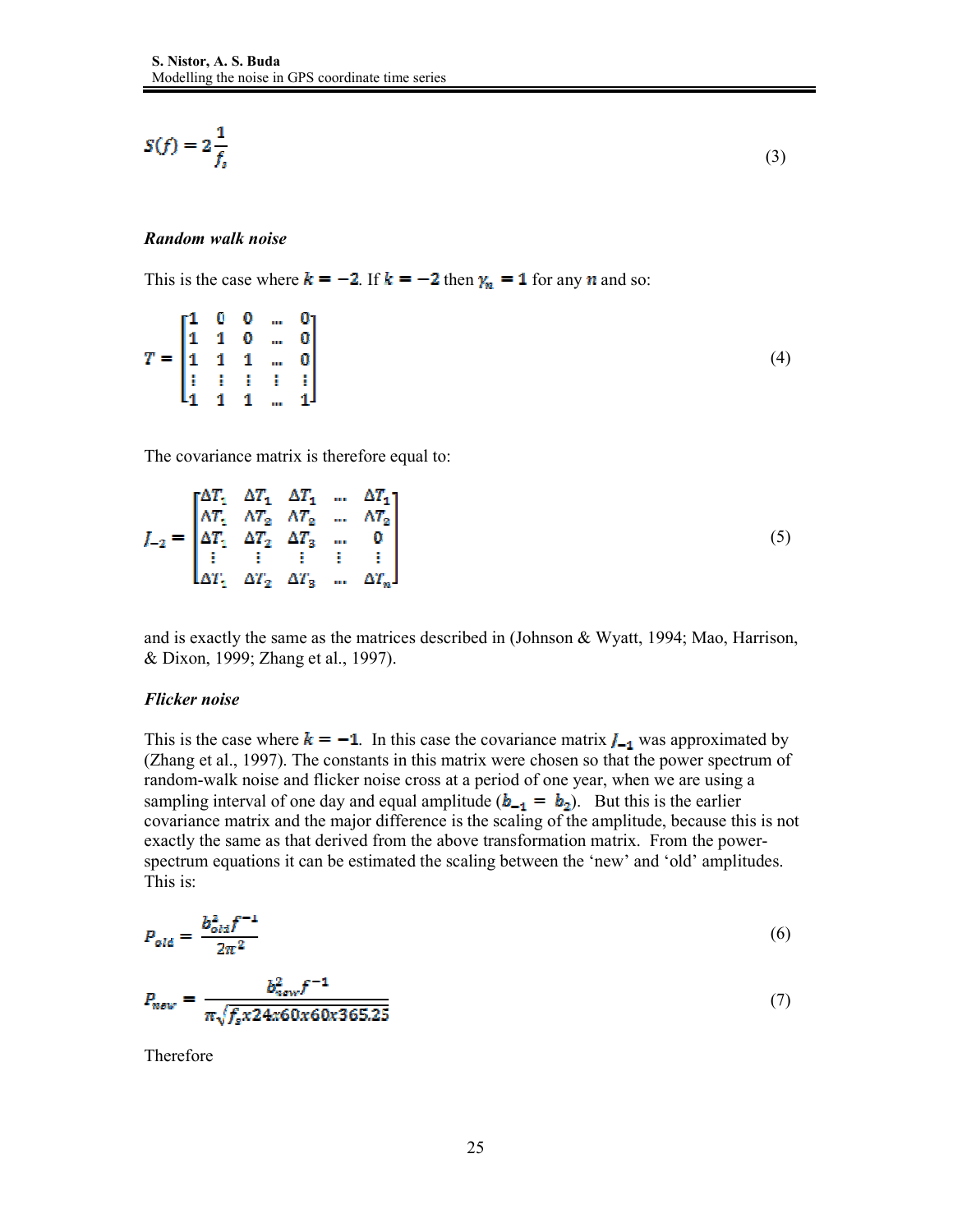$$
b_{new} = \frac{(f_s x 24x 60x 60x 365.25)^{1/4}}{\sqrt{2\pi}} b_{old}
$$
(8)

If it is used a sampling frequency of one per day (in Hz) then:

#### (9)  $b_{\text{new}} = 1.7440 b_{\text{old}}$

In any study if it is used the new matrix, the covariance matrix from (Zhang et al., 1997) must be scaled before being used for the determination of flicker noise.

## **3. PROCESSING AND RESULTS**

The experiment was performed in Oradea city by using 4 GNSS receiver – Trimble R4. Daily observation are presented in fig. 1. The time is expressed in months. The starting year was 2009.



From the plot we can be observe that the rms is 5.75 mm in the North part, in the East part it is 51.80 mm and 9.68 mm vertical.

To continue the analysis process we will deterend the daily observation and apply the Gauss-Markov noise mode and at this stage we didn't apply the seasonal variation. The results are presented in fig. 2.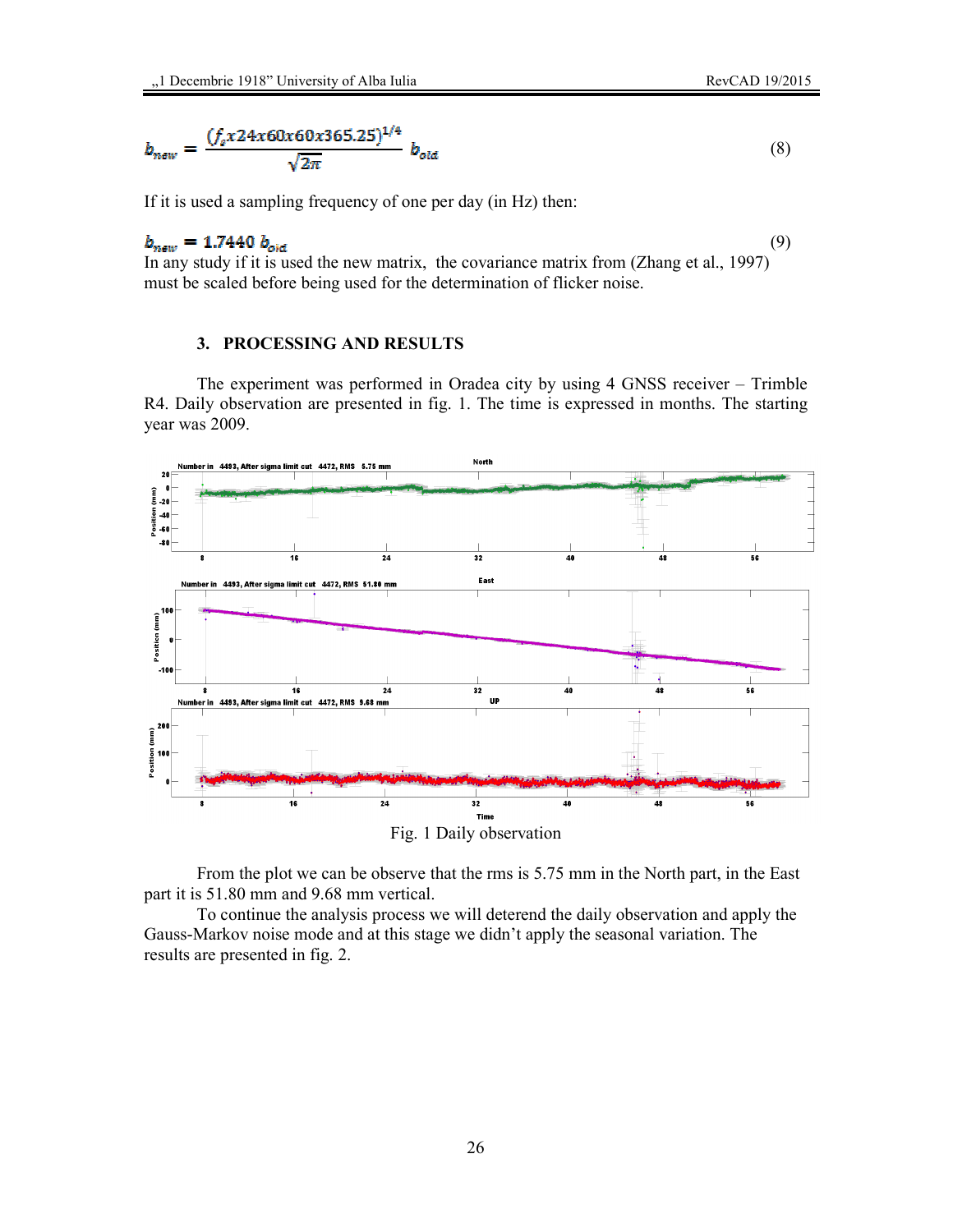

Fig. 2 Detrending daily observation without seasonal variation

We can observe from the plot that WRMS it around 2 mm in horizontal, with the normalized rms around 1mm. At this stage the noise model behaves very well. In the next phase of the experiment we have introduce in the detrending operation the influence of the seasonal variation. From the plot we can observe that the NRMS presents changes but also the uncertainty presents "interesting" variation. The results are presented in fig .3.



Fig. 3 Detrending daily observation including seasonal variation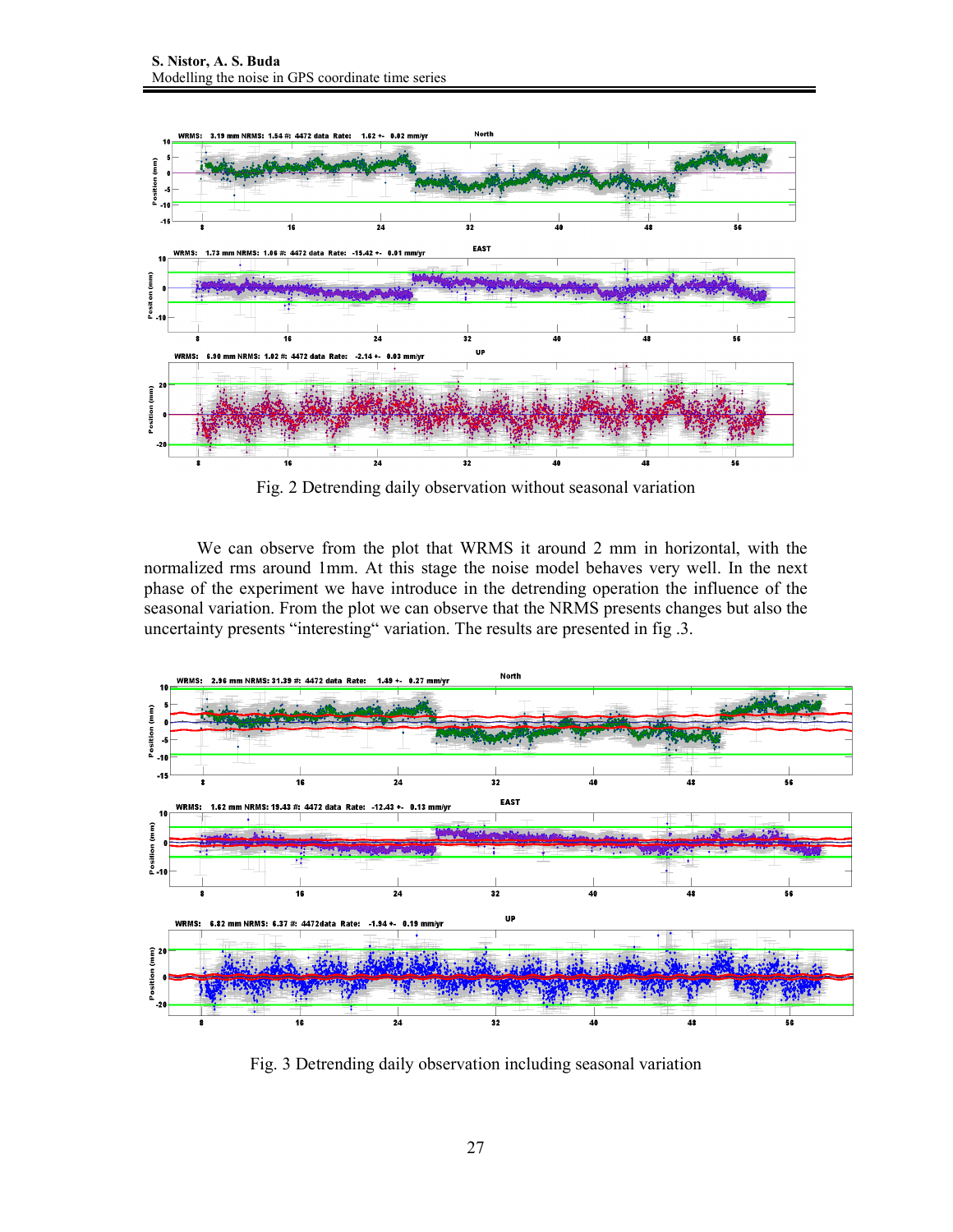The values that resulted by adding the seasonal variation are: the WRMS didn't have noticeable changes – in the North 2.96 mm, in the East 1.62 mm and in the Vertical 6.37 mm. The major difference was notice on NRMS where in the North was 31.39 mm, in the East 19.43 mm, and in Vertical 6.37 mm. The rate uncertainty presented the following values: 1.49  $\pm$  0.27, -12.43  $\pm$  0.13 and -1.94  $\pm$  0.19 mm. The NRMS could be explained by the fact that at the middle of the experiment one of the point was destroyed and we tried to restore the point. To reevaluate the data it is recommended to use the log breaks to analyses the data at before and after the recomputation of the position of the point.

By using the spectral analysis we can identify the seasonal variation and the draconitic periods. The results are presented in fig. 4.



Fig. 4 Spectral analysis presenting the seasonal variationa and draconitic periods

The green line represents the annual variation and the reed lines represents the draconitic periods.

We have also plotted the power spectra density - the results are presented in fig. 6.



The data for time series analysis was obtain using double differentiate technique but we can also use data from PPP technique (Nistor & Buda, 2015) and VLBI data (Nistor & Buda, 2014a).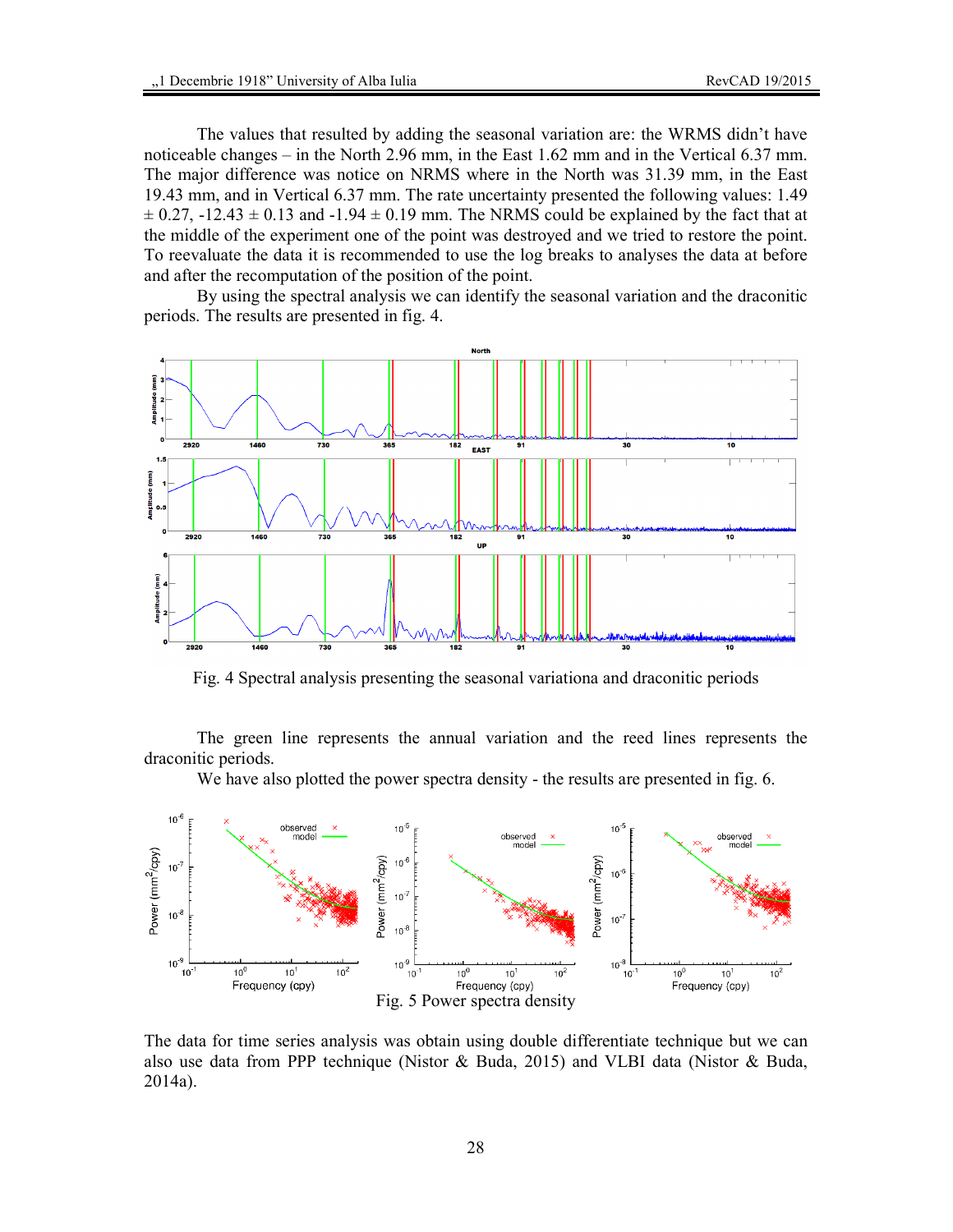### **4. Conclusions**

The main idea in this paper is that to be able to obtain realistic uncertainties we need not only to introduce into the computation part the seasonal variation but also to use proper method to estimate the noise. In time series analysis the colored noise has significant effect on the uncertainty of rate estimation

The recommended combination for estimate the noise and to obtain reliable rate uncertainties is the white noise plus flicker noise, because a pure white noise model underestimate total velocity error. Also we have to take into account the annual and semiannual seasonal variation and then to make an average for reducing the noise.

Other suggestion are increasing the sampling rate that it is able to reduce the presence of white and flicker noise - in the flicker noise there is not noticeable changes – but in the case of random walk the sampling has no effect.

The problem is that the model of the noise that has been chosen for estimating the uncertainties can bias the results.

## **5. References**

- Amiri-Simkooei, A. R., Tiberius, C. C. J. M., & Teunissen, P. J. G. (2008). Noise Characteristics in High Precision GPS Positioning. In P. Xu, J. Liu, & A. Dermanis (Eds.), *VI Hotine-Marussi Symposium on Theoretical and Computational Geodesy SE - 46* (Vol. 132, pp. 280–286). Springer Berlin Heidelberg. doi:10.1007/978-3-540-74584- 6\_46
- Johnson, H. O., & Wyatt, F. K. (1994). Geodetic network design for fault-mechanics studies. *Manuscripta Geodaetica*, *19*(5), 309.
- Langbein, J., & Johnson, H. (1997). Correlated errors in geodetic time series: Implications for time-dependent deformation. *Journal of Geophysical Research: Solid Earth*, *102*(B1), 591–603. doi:10.1029/96JB02945
- Mao, A., Harrison, C. G. A., & Dixon, T. H. (1999). Noise in GPS coordinate time series. *Journal of Geophysical Research: Solid Earth*, *104*(B2), 2797–2816. doi:10.1029/1998JB900033
- Nistor, S., & Buda, A. S. (2014a). Scheduling and simulation of VLBI measurements for the determination of Earth orientation parameters. *Journal of Applied Engineering Science*.
- Nistor, S., & Buda, A. S. (2015). Ambiguity resolution in precise point positioning technique: a case study. *Journal of Applied Engineering Science*.
- Nistor, S., & Buda, A.-S. (2014b). Time series analysis in the presence of coloured noise. *Journal of Applied Engineering Science*, *4(17)*(2), 81–87.
- Nistor, S., & Ionascu, A. (2013). Basic concept of the robust procedure applied on geodetic data. *Journal of Applied Engineering Science*, *16*(1), 71–74.
- Wang, F., Zhang, X., & Huang, J. (2008). Error analysis and accuracy assessment of GPS